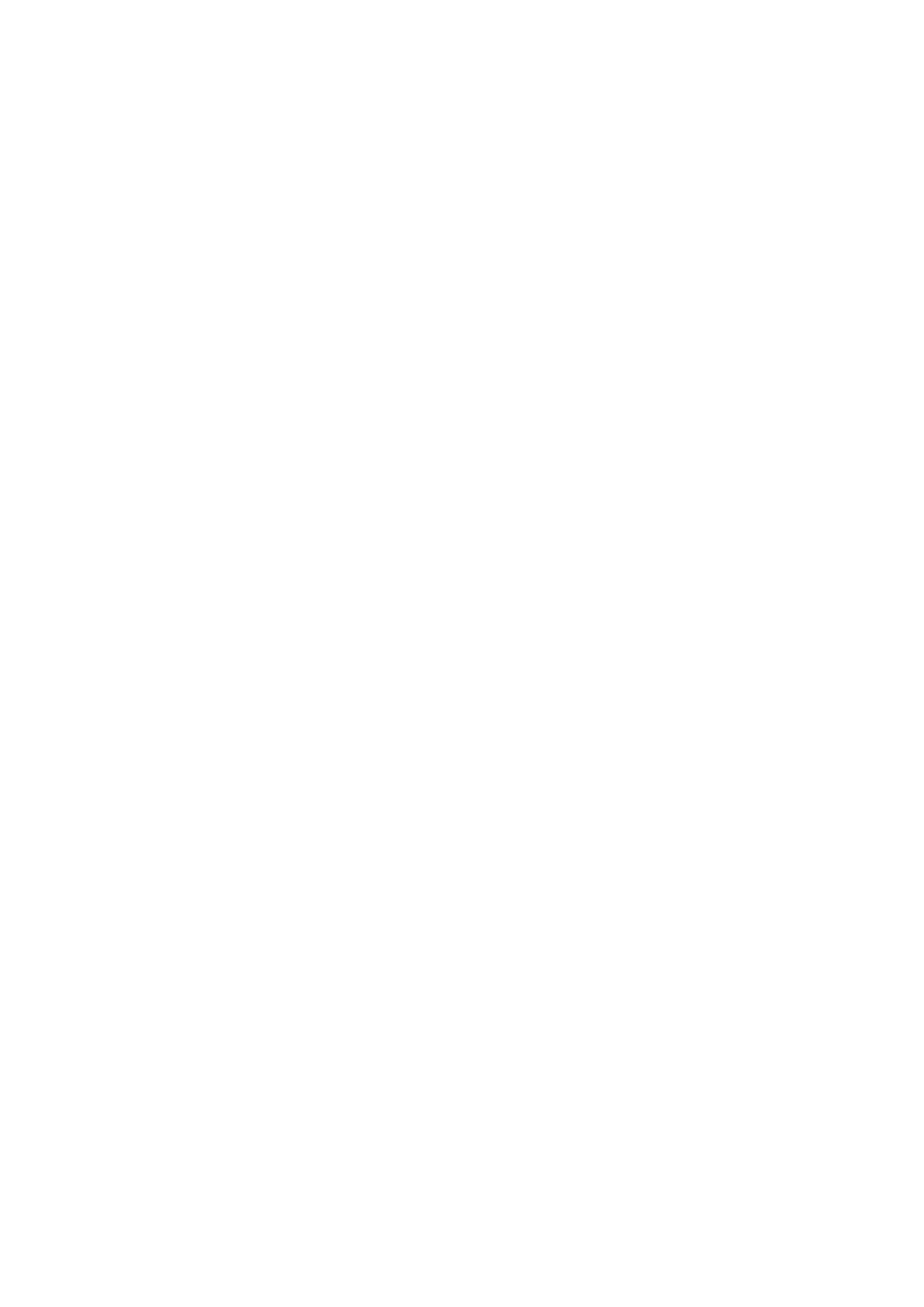# **Contents**

| 1. Introduction                                                     |   |
|---------------------------------------------------------------------|---|
| 2. Proposed Amendments<br>to the Draft LAP                          |   |
| 3. Strategic environmental assessment<br>of the Proposed Amendments | 2 |
| 4. Public consultation<br>on the Proposed Amendments                | 3 |
| 5. What happens next?                                               | 3 |
| 6. Response to submissions                                          | 5 |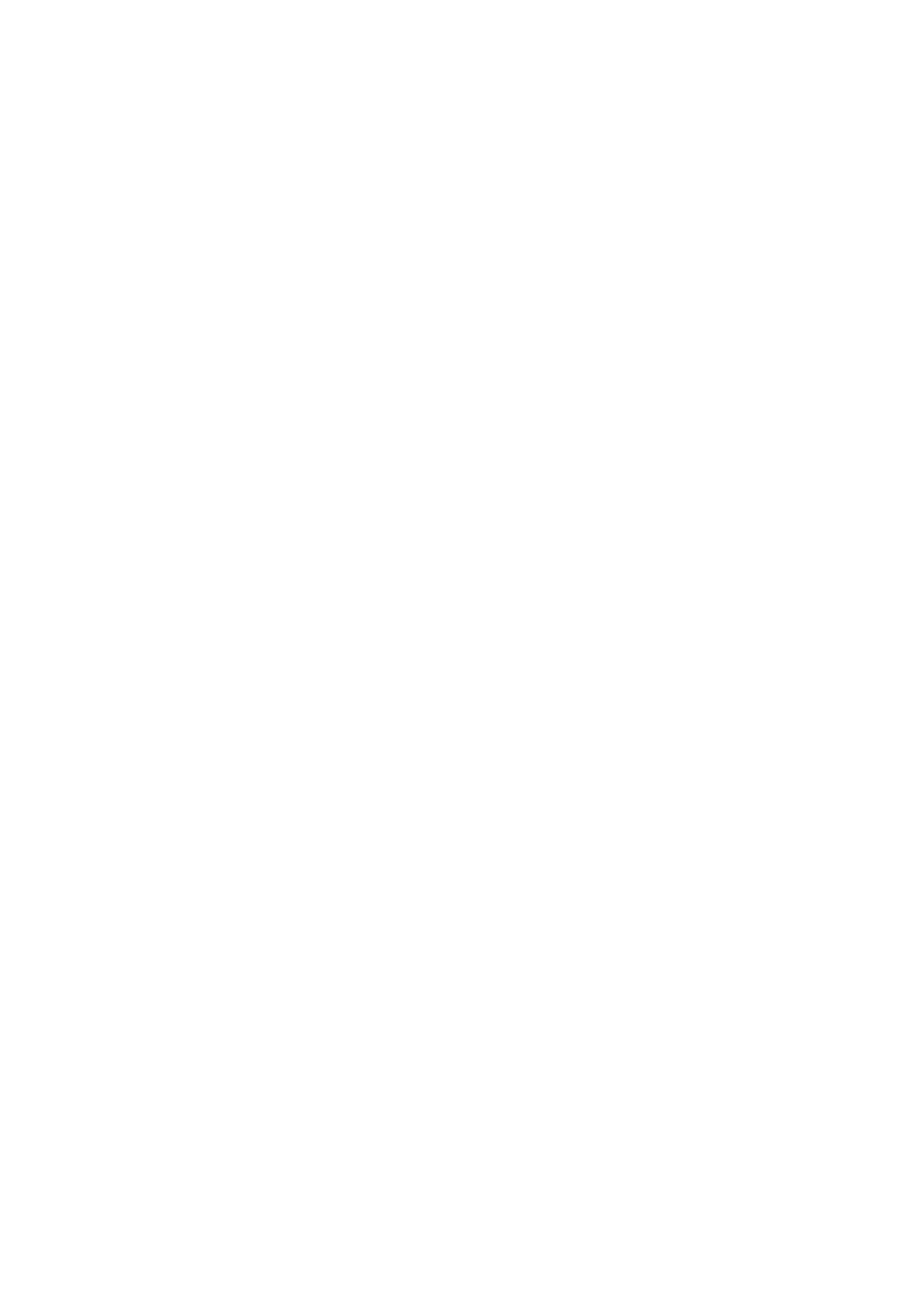## **1. Introduction**

Sligo County Council commenced the review of Ballymote LAP 2005-2011 in November 2011, with the publication of a Consultation Paper. Pre-draft consultation took place between 9 November and 9 December 2011.

Following pre-draft consultation, a Draft LAP was prepared and placed on public display from 23 January to 5 March 2012. In total, thirteen submissions and a supporting letter were received in response to the invitation to comment on the Draft LAP.

The First Manager's Report was submitted to the members of Sligo County Council on 17 April 2012.

At the ordinary meeting of 14 May 2012, the members of Sligo County Council considered the Draft LAP and the First Manager's Report and resolved to make a number of amendments to the Draft Plan.

## **2. Proposed amendments to the Draft LAP**

The members resolved to propose a total of 18 amendments to the Draft LAP. Of these, 17 were based on the Manager's recommendations made in the First Manager's Report. The additional amendment, proposed by the members, conflicted with the Manager's recommendations.

There were 11 amendments proposed to the text of the Draft LAP, 3 amendments proposed to map legends, 3 proposed zoning amendments and one proposed amendment relating to a transport objective.

The amendments recommended by the Manager remain largely within the scope of the Draft LAP, although some of these amendments are material alterations. These 17 amendments would not change the conclusion of the initial SEA Screening Report associated with the Draft LAP.

However, the additional amendment proposed by the members (A-17) has been assessed as having the potential to impact significantly on the environment.



## **Proposed Amendment A-17**

*Change the zoning of the site marked A-17 on the Proposed Amendments Map from 'open space' to 'residential uses'.*

The Planning Authority considered that some of the proposed amendments, if made, would be material alterations of the Draft LAP. Consequently, a further period of public consultation was deemed necessary. This further consultation could take place only after the proposed amendments had been assessed for potentially significant environmental effects.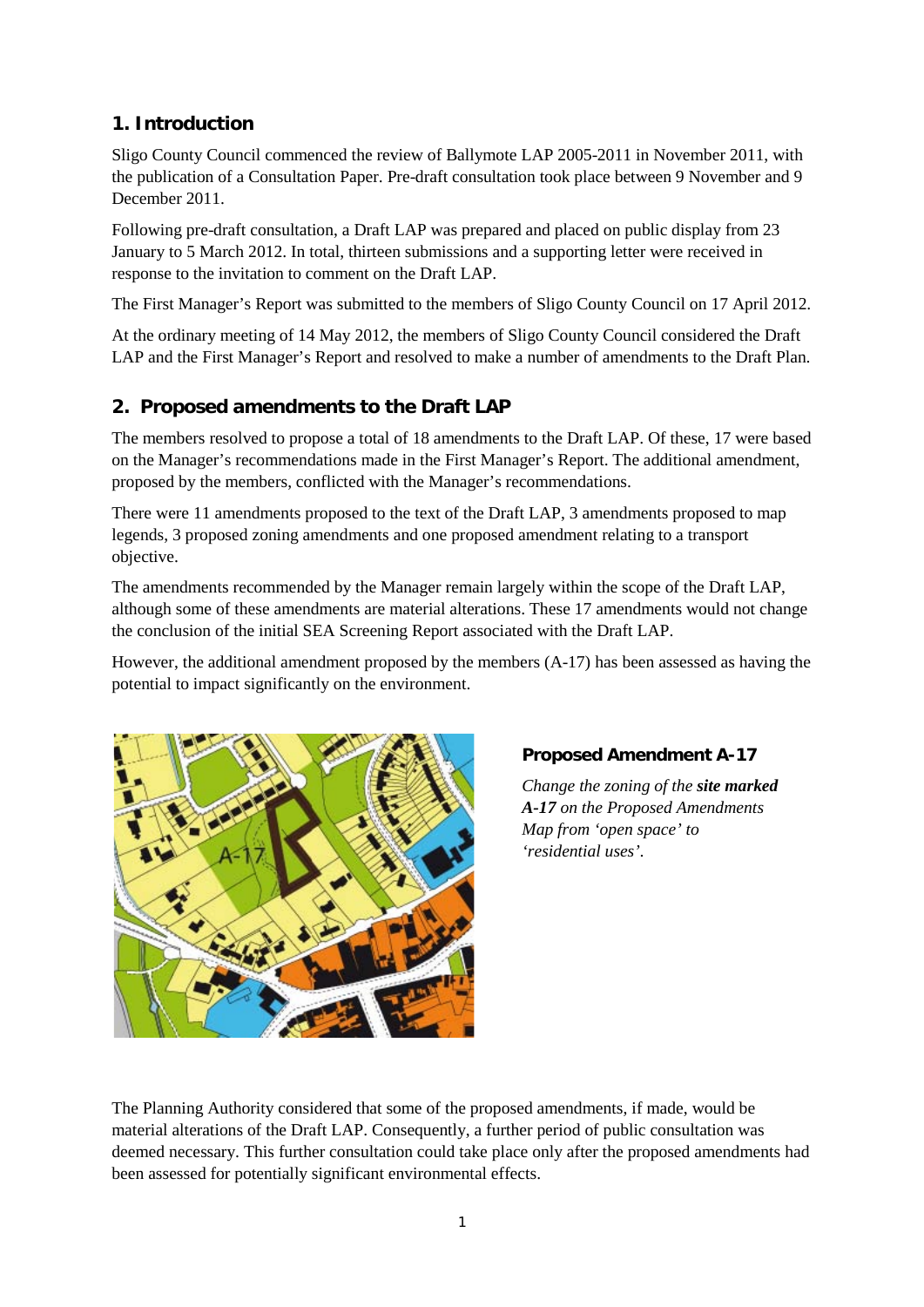## **3. Strategic environmental assessment of the Proposed Amendments**

Pursuant to S. 20(3)(f) of the Planning and Development Act 2000-2010, the Planning Authority determined that strategic environmental assessment was required in respect of one proposed material alteration of the Draft LAP. This proposed amendment, A-17, involves the zoning for residential use of an area included in the Zone of Archaeological Potential surrounding the recorded archaeological monument SL033-090.

The potential for significant environmental effects of the proposed amendments was assessed in the **Addendum I to the SEA Screening Report** relating to the Draft Ballymote LAP 2012-2018.

The assessment was undertaken in consultation with prescribed environmental agencies.

Of these, the Environmental Protection Agency (EPA) and the Department of Arts, Heritage and the Gaeltacht (DAHG) responded indicating the following:

#### **EPA**

*In relation to Proposed Amendment A-17, in light of the existing available residential zoned lands within the Plan area, already available within the Strategic Land Reserve, it is unclear to what extent a need exists for further rezoning to residential purposes at this location. The Agency acknowledges Section 3 - Conclusion of the Assessment of the SEA Screening Report and the potential significant impact identified on the zone of archaeological potential. It should be ensured that any proposals for rezoning are done in agreement with and in consultation with the Department of Arts, Heritage and the Gaeltacht.* 

*Consideration should be given to ensuring that any proposal for re-zoning of residential lands is set in the context of promoting sustainable development and is linked to the ability to provide adequate and appropriate critical service infrastructure in advance of permission for development being given. It should also be ensured that any such further development of residential zoned lands takes into account the existing economic climate.*

*It should be ensured that the proposed Amendments do not conflict with the Policies / Objectives of the County Development Plan and Regional Planning Guidelines in particular.*

## **DAHG**

#### *A-17*

*This department has serious concerns regarding the proposed rezoning and would actively oppose the rezoning from "open space" to "residential". The Recorded Monument (SL 033-90 – Ringfort) and the area sufficient to protect its amenity, character and setting around the monument should be excluded from any change of zoning*.

The conclusion of the assessment was as follows:

The majority of the proposed amendments, if adopted, would not change the conclusion of the initial SEA Screening Report.

**However, the proposed amendment A-17 has the potential for significant effects on the archaeological monument located in the vicinity of the subject site, and this is confirmed by the EPA and the DAHG.**

Any development within the ZAP pertaining to a monument has the potential to impact on the monument and its setting by eroding them. Any further erosion of the ZAP, amenity, character and setting of the monument would be contrary to the policies for the protection of archaeological heritage as contained within the Sligo County Development Plan 2011-2017 (CDP) and the Department of Arts, Heritage and the Gaeltacht's policy guidance on protection of the archaeological resource as set out in the Framework and Principles for the Protection of the Archaeological Heritage.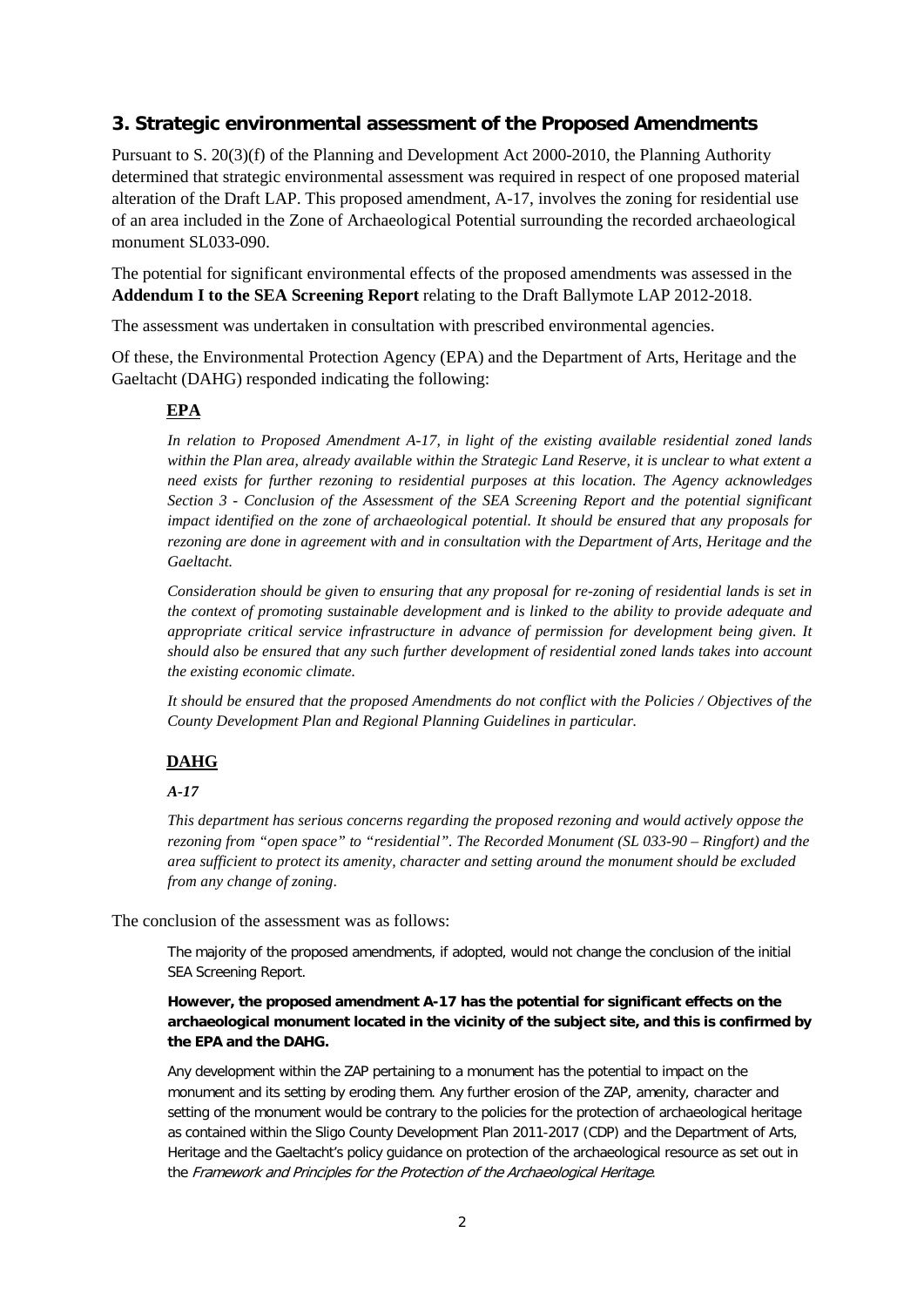It is considered that the limited residential zoning provision as shown on the Zoning Map/Detail in the Draft LAP, is appropriate and should be retained, with the remainder of the ZAP area zoned 'open space'.

## **4. Public consultation on the Proposed Amendments**

After consultation with the environmental authorities and the preparation of the Addendum I of the SEA Screening Report, the Proposed Amendments and associated documents were placed on public display from 18 July to 15 August 2012. During this period, two submissions were received. These are listed in the table on the opposite page.

**Ref. No. Date Rame or Agency On behalf of Name or Agency** (where applicable) **Address <sup>1</sup>** 13/8/2012 J. Wendy Lyons & Assoc. Mr. and Mrs. Kieran O'Dowd Ballymote Minister for the

**Environment** Community and Local Government

e-mail

**List of persons and organisations that made submission on the Draft Ballymote LAP**

## **5. What happens next?**

**2** 15/8/2012 Patrick O'Sullivan

The Manager has responded to each submission individually and made appropriate recommendations.

On the  $3<sup>rd</sup>$  of September, it is expected that the Members will adopt the new Ballymote LAP 2012-2018.

At this final stage, the Members must consider the Draft LAP, the Proposed Amendments, the SEA Screening Report and its Addendum I together with the Second Manager's Report (this report).

The Members may decide to adopt the LAP with all, any or none of the Proposed Amendments. **However, no new material alterations can be made at that stage**.

The Planning and Development Act 2000 (as amended) provides the following in its **Section 19 Application and content of a local area plan**:

- **(2**) A local area plan **shall be consistent with the objectives of the development plan, its core strategy, and any regional planning guidelines that apply to the area of the plan** and shall consist of a written statement and a plan or plans which may include:
	- (a) objectives for the zoning of land for the use solely or primarily of particular areas for particular purposes, or
	- (b) such other objectives in such detail as may be determined by the planning authority for the proper planning and sustainable development of the area to which it applies, including the objective of development of land on a phased basis and detail on community facilities and amenities and on standards for the design of developments and structures.

.................................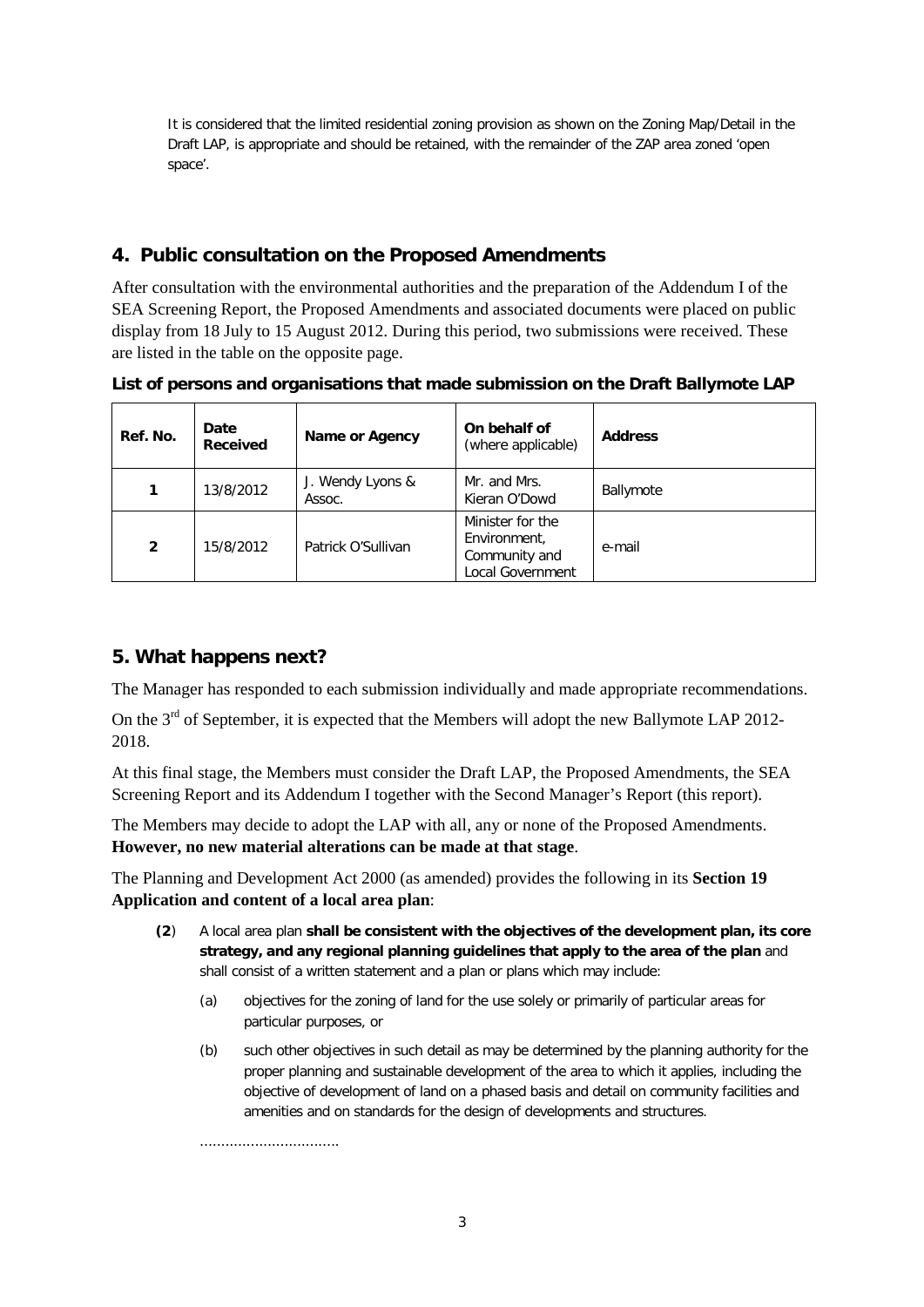(2B) Where any objective of a local area plan is no longer consistent with the objectives of a development plan for the area, the planning authority shall as soon as may be (and in any event not later than one year following the making of the development plan) amend the local area plan so that its objectives are consistent with the objectives of the development plan.

Please also note the following paragraph extracted from **Section 20 Consultation and adoption of local area plans**, introduced in the Planning and Development Act 2000 through the 2010 Amendment:

20 (3) (r) When performing their functions under this subsection, **the members of the planning authority shall be restricted to considering the proper planning and sustainable development of the area, the statutory obligations of any local authority in the area and any relevant policies or objectives** for the time being of the Government or of any Minister of the Government.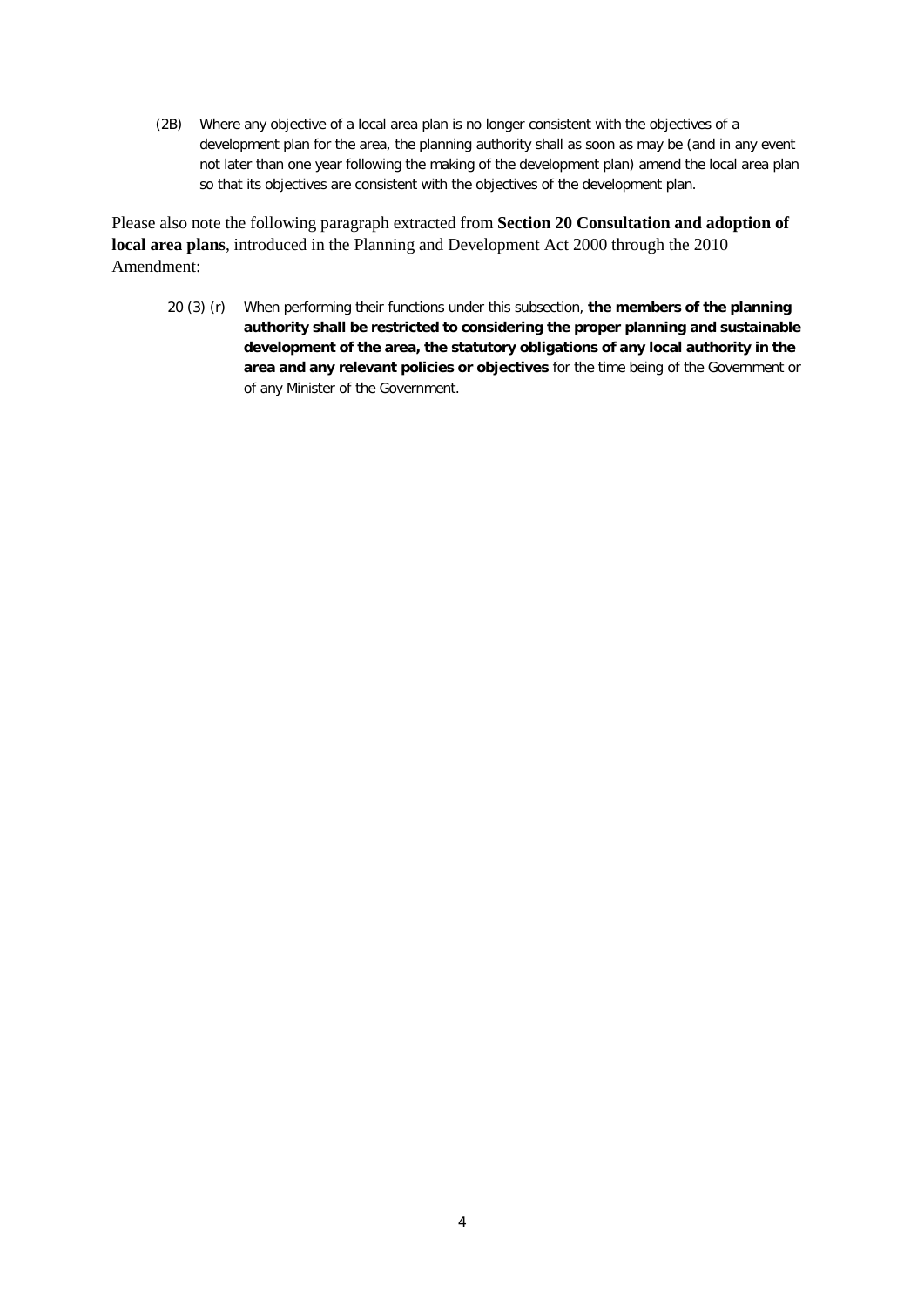## **6. Response to submissions**

#### **Submission no. 1** 13 August 2012

J. Wendy Lyons & Assoc.

on behalf of Mr. and Mrs. Kieran O'Dowd

The submission relates to the **Proposed Amendment No. 17**, requesting the zoning of the subject lands for residential use.

#### **Issue no. 1**

The submission indicates that the O'Dowds intend to build a family home on the subject lands and "there was never a proposal to build on the monument or to build 8 houses to the acre".

The landowners also indicate that they "are quite prepared to sterilise the rest of the land" if they could get planning permission for "one house our family home".

#### **Opinion**

Following the adoption of the Ballymote LAP 2005-2011, pre-planning discussion took place with the O'Dowds in respect of their landholding. They have requested that sufficient land be zoned to accommodate a single dwelling (family home) at this location.

In response to this request, in the Draft Plan, a **site measuring circa 0.2 ha (0.5 acres)** has been zoned 'residential' on the landholding to facilitate the construction of the aforementioned dwelling house.

The submission made during the public consultation on the Draft LAP requested that an area of around **0.58 ha (1.43 acres)** be zoned 'residential/mixed uses'.

Having regard to the area of the site, of 1.43 acres, and a density of 8 units per acre, **there is potential to develop 11 residential units, i.e. a small housing scheme on the enlarged site.**

Ballymote is designated as a Key Support Town, with a recommended population level of 1,700 for the year 2017, in accordance with the Core Strategy of the County Development Plan 2011–2017.

During the 2012–2017 period, it is envisaged that the residential requirements of Ballymote will be met through a combination of existing vacant properties/properties under construction and new housing development on lands zoned for residential development. The Draft Plan estimates that there are 88 residential units that are vacant or under construction in Ballymote and these units alone have the potential to accommodate an additional population of approximately 229 persons (88 multiplied by 2.6 persons, the average size of a household in Ballymote as recorded in the 2006 Census). The additional residents would increase the total population of Ballymote above the recommended 1,700 level. There is therefore no justification for increasing the amount of land zoned for residential purposes above the allocation set out in the Core Strategy of the County Development Plan.

Having regard to the housing stock in Ballymote (including vacant and unfinished houses) and the level of extant permitted residential developments, it is considered that the additional residential zoning would exacerbate the existing situation whereby the potential housing capacity can already accommodate a population far in excess of that recommended in the Core Strategy of the Development Plan.

**It is considered that the proposed residential zoning would conflict with the provisions of the Core Strategy of the Sligo County Development Plan 2011-2017 and Draft Ballymote LAP.**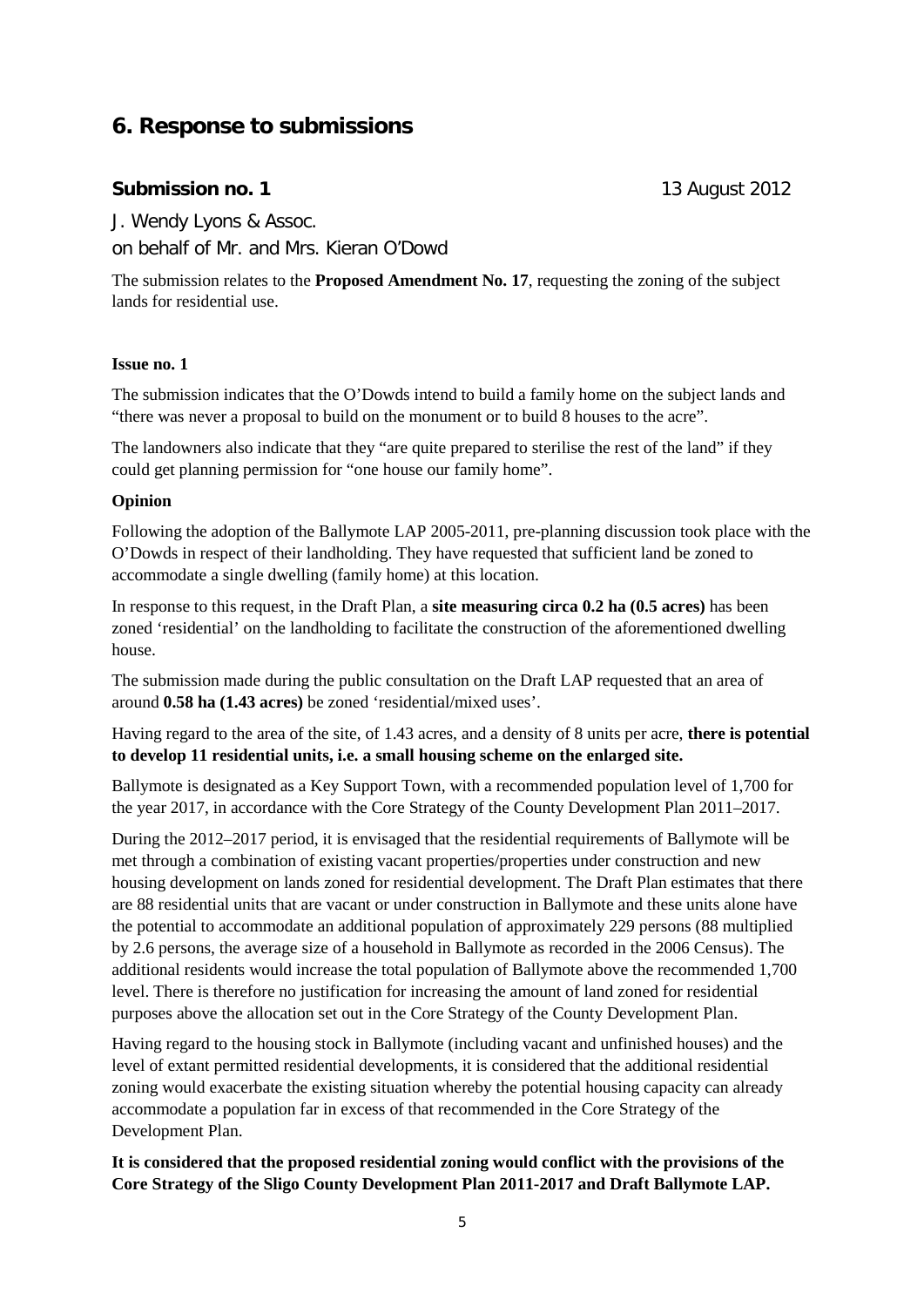#### **Issue no. 2**

The submission includes an illustration based on the Proposed Amendments document, related to the proposed amendment A-17. A hand-drawn circle (in green) indicates "the true position of the monument before it was destroyed" (see below).



#### **Extract from the Proposed Amendments document**

- The red outline indicates the lands which were zoned 'open space' in the 2005-2011 LAP.
- The yellow rectangle inside the red line represents the area initially proposed to be zoned 'residential'.
- The purple outline inside the red line is the total area of land that would be zoned 'residential' if the proposed amendment is adopted.
- The black circle shows the extent of the Zone of Archaeological Potential

#### **Extract from the O'Dowd submission of 13 August 2012**



The illustration indicates that the centre of the Zone of Archaeological Potential (ZAP) surrounding the Recorded Monument is located to the south-west of the centre of the circle indicated on the map included in the Proposed Amendments document.

The submission is supported by a letter from archaeologist Martin Timoney, who states that "the true centre of the ringfort in question, SL RMP 33:90, is 14 m north-west of where it is shown on the Recorded Monuments and Places map".

The submission also contends that the 1836 map of Ballymote "shows exactly where the monument was and is".

#### **Opinion**

It is noted that, so far, the O'Dowds have argued that the "true location" of the centre of the monument and its associated ZAP would be:

a. "14 metres to the south east of the centre of the monument" (cf. Submission no. 6 on the Draft Plan, addressed in the First Manager's Report);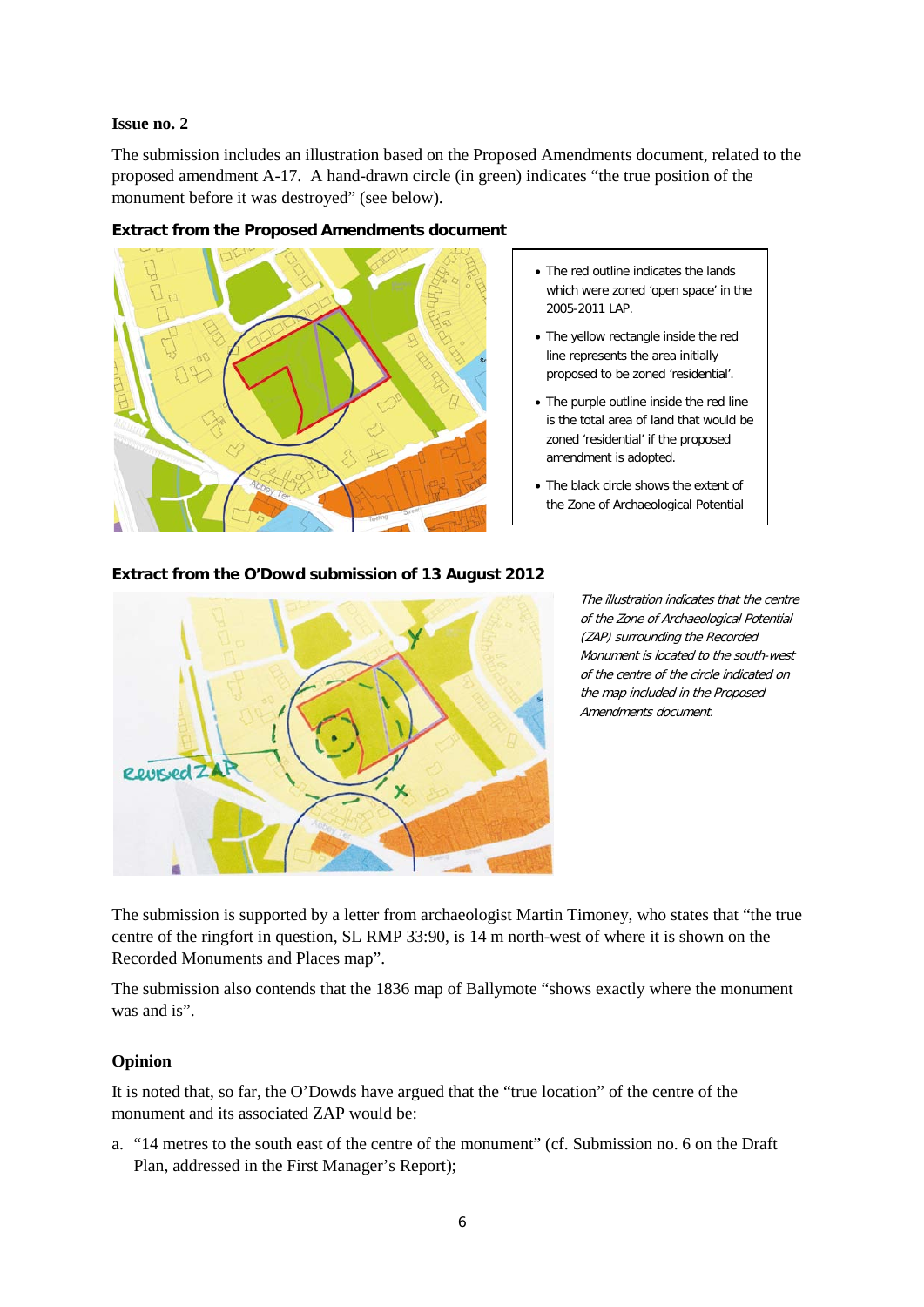- b. "14 m north-west of where it is shown on the Recorded Monuments and Places Map" (cf. Martin Timoney's letter attached to the present submission on the Proposed Amendments);
- c. to the south-west of the position indicated on the map included in the Proposed Amendments document, as shown in the illustration attached to the present submission (the green circle and note)
- d. in the exact location shown on the 1836 map of Ballymote.

As already stated in the First Manager's Report, **it is outside the remit of the planning authority to determine the accuracy of the location of a monument, as recorded on the RMP maps. The maps which show the location of ZAPs are statutory documents to which the Council must adhere.**

These maps are supplied in digital format by the Department of Arts, Heritage and the Gaeltacht (DAHG). These maps are the exact digital translation of the 6-inch maps (issued in 1995) that form an integral part of the Record of Monuments and Places (RMP) as established under Section 12 of the National Monuments (amendment) Act 1994. The digital RMP map used for the Draft Ballymote LAP was received by the Council in 2010.

The 1836 map of Ballymote does not have the legal status of the RMP maps and therefore cannot be used as a base map for zoning purposes.

#### **Issue no. 3**

The cover letter accompanying the submission states that "it is the opinion of the archaeologist E. O'Carroll who declared SL033-090 a monument on behalf of the Monument Service that is was a platform and in poor condition, as the actual fort had been destroyed and the stone used elsewhere for building". It is noted that no letter of confirmation from the said archaeologist has been enclosed with the submission.

#### **Opinion**

The "opinion of the archaeologist E. O'Carroll" mentioned in the submission is not supported by any letter or document from the said person.

The National Monuments Service of the DAHG has indicated that an archaeological monument is present at the location indicated on the statutory map and has ascribed a Zone of Archaeological Potential (ZAP) for the monument as per the RMP (1995).

**However, the issue in this case is not whether the monument itself is in good or bad condition, but whether the lands covered by the Zone of Archaeological Potential (including a portion of the subject site) should be zoned for residential use or left as private open space.**

**It is considered that the zoning of the site subject to this submission should remain unchanged, i.e. open space.**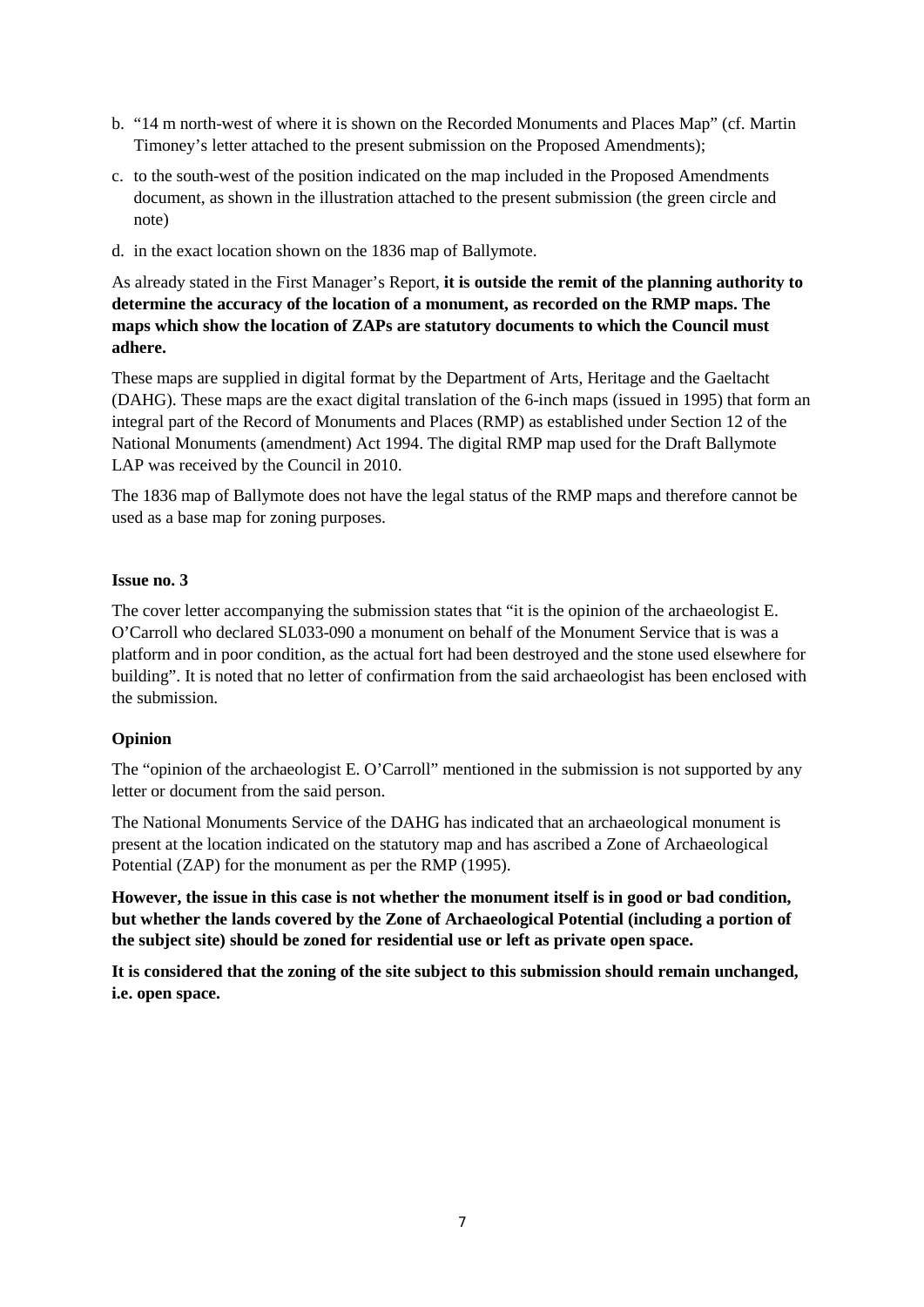#### **Issue no. 4**

The cover letter contends that the ZAP is unusually large in size and that "in the Record of National Monuments the ZAP is much smaller than the one used by Sligo County Council officials."

#### **Opinion**

The ZAP area is an element of the digital RMP map and is as has been provided by the National Monuments Service of the DAHG in paper and digital format. Its location is identical to that outlined on the printed 6-inch map that preceded the digital RMP map.

#### **Issue no. 5**

The submission seeks to support the zoning amendment by arguing that there are other structures already built inside the ZAP.

The submission also encloses the site layout map of PL 06/612 (one house) as an example of development permitted within the ZAP.

#### **Opinion**

The layout map attached to the submission outlines a site located fully within an area which was zoned for residential use at the time of granting planning permission. Given the site's location partly in the ZAP, the application was referred to the National Monuments Section in the DoEHLG. Permission was subsequently granted in the absence of a response from the DoEHLG.

**The issue in this case is not whether or not planning permission can be granted for development on a site partly affected by a ZAP designation, but whether the lands covered by the Zone of Archaeological Potential (including a portion of the subject site) should be zoned for residential use or left as private open space.**

Notwithstanding the existing and permitted development which impacts on the ZAP for the said monument, the Planning and Development Act 2000-2010 Section 10(2)(c) provides that a development plan shall include objectives for: 1) the zoning of land for the use solely or primarily of particular areas for particular purposes including open space and 2) the conservation and protection of the environment including, in particular, the archaeological heritage.

The Department of Arts, Heritage and the Gaeltacht in its publication *Framework and Principles for the Protection of the Archaeological Heritage* provides that, when considering archaeology, preservation 'in-situ' is the optimal and preferred policy approach.

In this context, **any further erosion of the ZAP, amenity and setting of the monument would be contrary to the overarching objectives for the archaeological heritage as contained within the County Development Plan and the Department's policy guidance on protection of the archaeological resource.**

**Accordingly, it is considered that the open space zoning provision around the monument, as shown on the Zoning Map/Detail in the Draft LAP, is appropriate and should be retained.**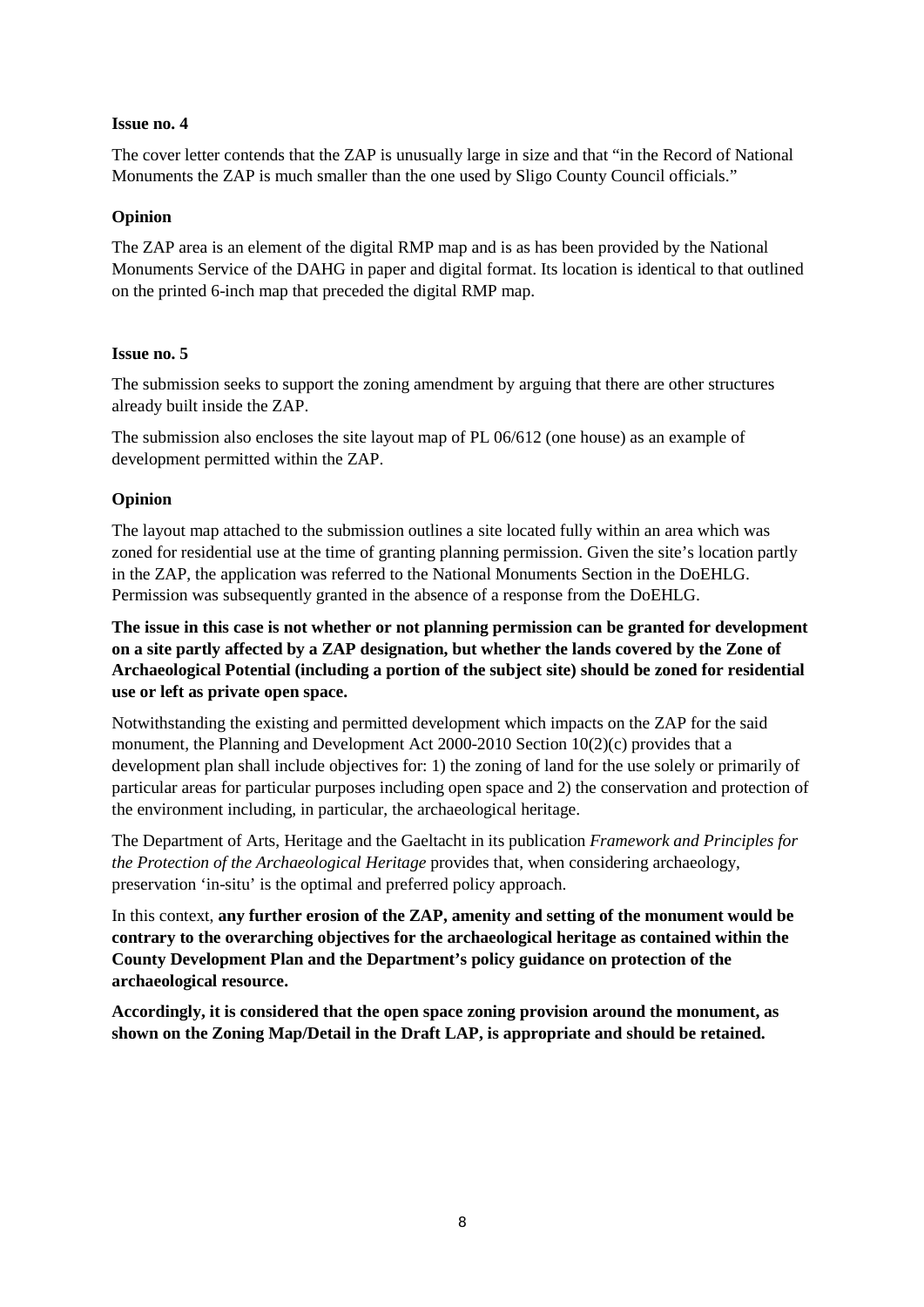## **Recommendation**

In addition to the Manager's opinion on the specific issues raised in the submission, it is necessary to re-emphasise **the main issue in this case: whether the lands subject to the Proposed Amendment A-17 should be zoned for residential use, as the amendment suggests, or should remain zoned 'open space'.**

The following are the main reasons why the Proposed Amendment should NOT be adopted:

#### **A. The Proposed Amendment A-17 contravenes the Core Strategy of the CDP.**

The Core Strategy allocates to Ballymote 21 hectares of greenfield residential land and recommends a population of up to 1,700 inhabitants by the year 2017.

Having regard to the housing stock in Ballymote (including vacant and unfinished houses) and the level of extant permitted residential developments, it is considered that the additional residential zoning would exacerbate the existing situation whereby the potential housing capacity can already accommodate a population far in excess of that recommended in the Core Strategy of the Development Plan.

#### **B. The Proposed Amendment A-17 contravenes the archaeological heritage policies of the CDP.**

The lands are partly located within the Zone of Archaeological Potential pertaining to Recorded Monument SL033-090.

The County Development Plan has clear, unambiguous archaeological heritage policies (see p. 101- 102 of the CDP) seeking to "*protect and enhance archaeological sites, monuments, their setting, appreciation and amenity within the Plan area, including those that are listed in the Record of Monuments and Places (RMP) or newly discovered archaeological sites and/or sub-surface archaeological remains."*

The Draft Ballymote LAP also includes relevant policies that were recommended by the DAHG at pre-draft stage, such as *AHP-1 – Protect the archaeological heritage of Ballymote from damage.*

#### **C. The Proposed Amendment A-17 contravenes the strategic zoning policies of the CDP**

The CDP states that the approach to zoning should be based on a number of principles, among which *ZP-3 – the core aim of protecting the environment landscape setting and heritage in and around settlements.*

The Proposed Amendment A-17 is in opposition with the following strategic zoning policies:

- *SP-Z-3 Ensure that the amount of land zoned for residential uses is consistent with the requirements of the Core Strategy and the recommendations of the Border Regional Planning Guidelines. Lands proposed for zoning in excess of requirements, if any, shall be included in a strategic reserve for potential development after the lifetime of this Plan, in accordance with the Settlement Structure and Housing Strategy in operation at that stage.*
- *SP-Z-6 Protect designated nature conservation sites, landscape, archaeology, valuable natural amenity areas, water and natural resources through appropriate zoning designations, while allowing for the possible further expansion of settlements in the long term.*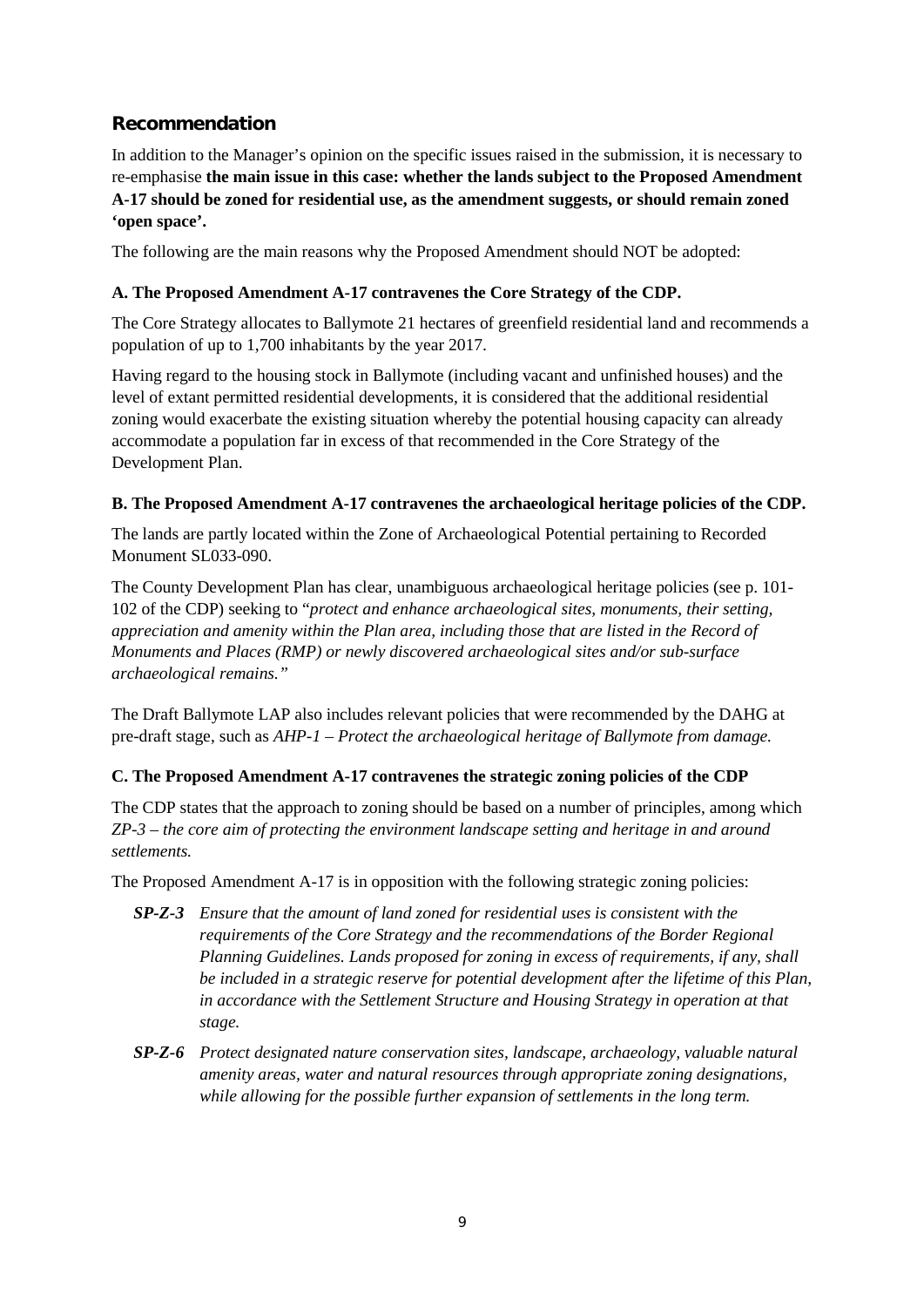## **In conclusion, by adopting the Proposed Amendment A-17, the members would insert in the Ballymote LAP a zoning objective that would be contrary to the policies of the County Development Plan.**

The Planning and Development Act 2000 (as amended) provides (in Section 19 (2)) that **"A local area plan shall be consistent with the objectives of the development plan, its core strategy, and any regional planning guidelines that apply to the area of the plan".**

The Ballymote LAP has been reviewed in order to make it consistent with the policies and objectives of the County Development Plan and the Regional Planning Guidelines. The new Ballymote LAP 20012-2018 should not include any provision that would affect its consistency with the CDP and the RPGs.

**Having regard to the aforementioned reasons, it is strongly recommended that the Proposed Amendment A-17 not be adopted.**

## **Submission no. 2** 15 August 2012

Patrick O'Sullivan, Planning & Housing (Policy & Finance) on behalf of the Department of the Environment, Community and Local Government

#### **Issue no. 1**

The Department notes the material amendments to the draft Ballymote Local Area Plan. In particular it is noted that no amendments are proposed in relation to the point made by the Department in its letter to the Planning Authority dated  $5<sup>th</sup>$  March 2012 concerning taking account of existing planning permissions for residential development and unfinished housing.

The Department feels that given the number of dwellings which have existing planning permissions and are in unfinished estates, and the possibility that an economic upturn could take place during the Plan period, it would be appropriate to take account of the existing permissions and unfinished residential developments.

This could be achieved by the Planning Authority making the assumption that say 30% of the total number of dwelling units falling into the permissions and unfinished category would be developed over the plan period. On the basis of such an assumption the amount of land in the Strategic Land Reserve category would be increased accordingly.

#### **Opinion**

The Department's previous submission (5 March 2012) suggested that "it would be useful for the Draft Plan to include an analysis of the interaction between permitted but uncompleted housing developments and the requirements for additional land for development taking into account the developments outlined in table 5.A".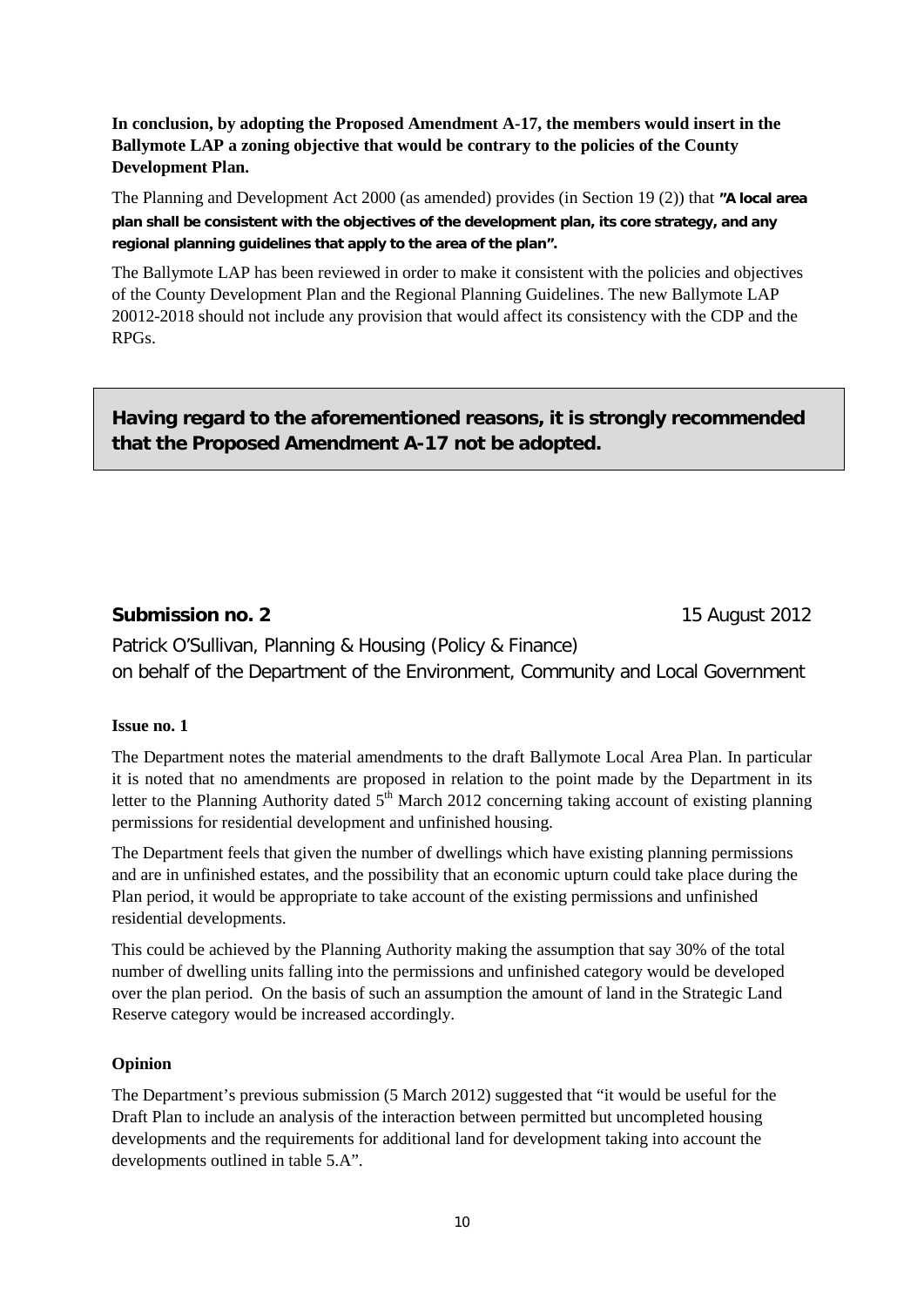The Manager's response to this was:

Table 5.A on page 32 of the Draft Plan sets out the number of houses completed (260 units), permitted but not built (211 units) and under construction (8 units).

It is presumed that the submission requests an explanation for the need to zoned 20.5 hectares of land for residential use, considering the number of permitted but not built/not completed residential units.

Given the ongoing economic conditions, there is no guarantee that the permitted/not built residential units will be constructed or that the lands which have retained their residential zoning will be developed during the plan period.

However, it is considered appropriate to zone undeveloped lands for residential use in order to satisfy demand for particular house types (e.g. two-bed roomed units, given the drop in household size).

Some of the sites with permitted/not built residential schemes are located on the periphery of the town, quite far from the town centre. The lands which have retained their residential zoning are more suitably located in relation to the town centre and their development would help in the consolidation of the town.

#### **Recommendation**

No change to the Draft Plan.

In its submission of 5 March 2012, The Department also recommended that the text of subsection **5.3.3 Prioritising housing development** "becomes the policy for prioritising housing development, particularly with regard to existing planning permissions and unfinished housing estates. In its current form by adding the wording 'including applications for extension of duration of permissions' after the word 'applications' in Policy HP-5". The Manager's response to this was:

It should be noted that almost the entire text in subsection 5.3.3 is included in the wording of housing policies, on page 38 of the Draft Plan.

Policy HP-5 states the following:

HP-5 Consider new applications for multi-unit residential development only if:

- the moratorium on multi-unit housing developments has ceased to have effect in Ballymote (by variation of the County Development Plan)

 $AND$ 

- the lands are zoned for residential uses (i.e. not included in the Strategic Reserve) AND
- there is sufficient capacity in the existing infrastructure to serve the proposed development.

The Department's suggestion is to modify the policy to state Consider new applications, including applications for extension of duration of permissions for multi-unit residential development only if... etc.

It is noted that the County Development Plan does not contain a similar restriction on consideration of applications for extension of duration of planning permission. It would be therefore unreasonable to impose this restriction in the case of Ballymote.

Furthermore, there are only four sites to which the above restriction would apply (refer to Table 5.C on p. 33 of the Draft LAP).